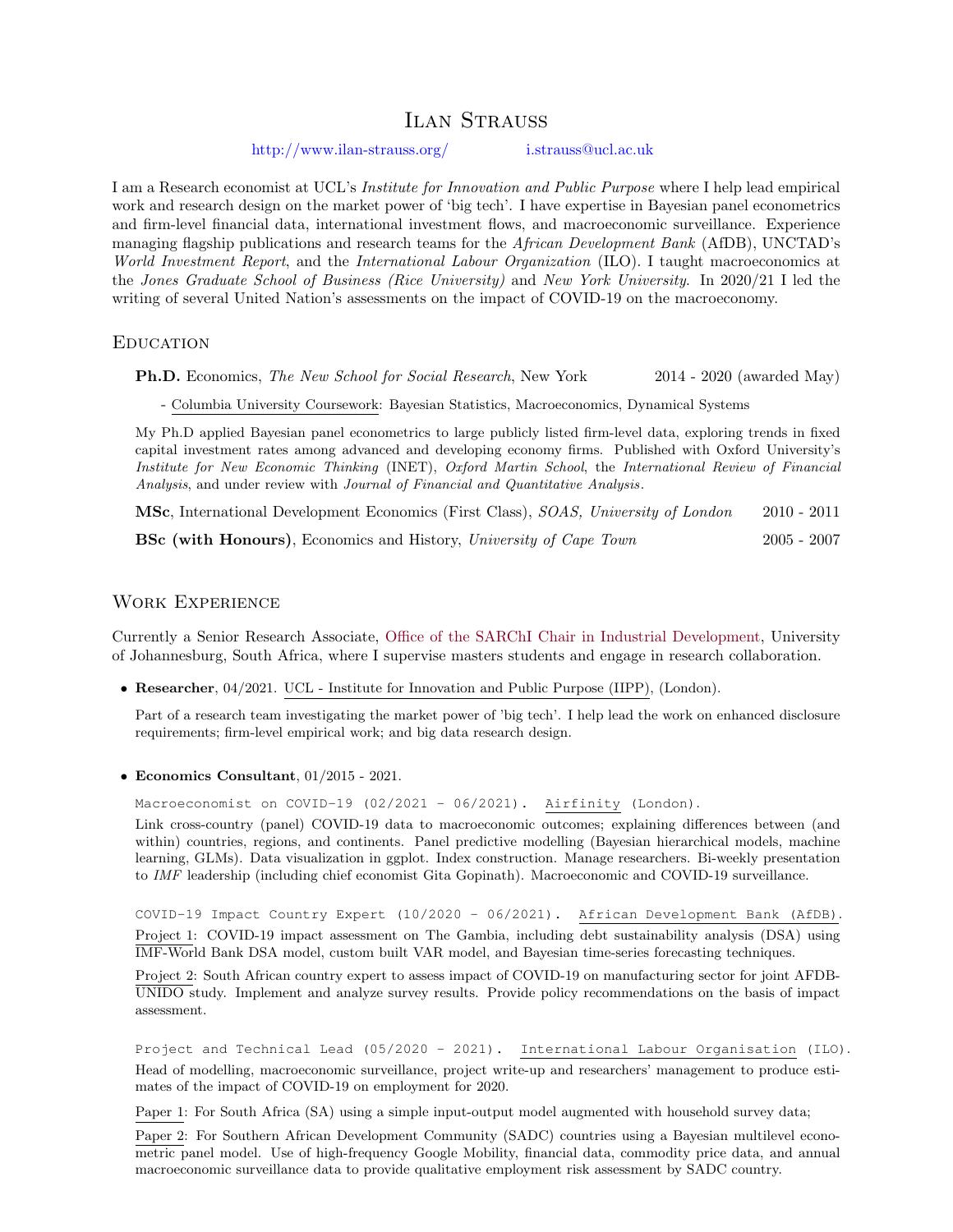Paper 3: Assessment of Eswatini's labour market, leading a team of local researchers and engaging with Eswatini statistical authority, as background paper to establishing an unemployment benefit fund (UBF).

Chief Macroeconomic Consultant (08/2019 - 04/2020). African Union Commission and ILO. Lead author and research manager for a 120 page macroeconomic policy guide for Africa's finance ministers to advance employment and structural transformation within the balance of payments constraint (Mundell-Fleming).

National Minimum Wage Steering Committee (05/2015 - 2016). University of the Witwatersrand. Macroeconomic modeller and advisor, research published with ILO [here](http://www.ilo.org/global/research/publications/papers/WCMS_593076/lang--en/index.htm). Passing of the first ever national minimum wage for South Africa (01 January 2019).

Lead Author (06/2016 - 10/2016). Johns Hopkins University and Emerge85. Produce a 100 page history of global economic development: 'The Rise of 'the Rest'? Global Development in the Past, Present, and Future'[, Final report here](http://emerge85.io/report/the-rise-of-the-rest).

Expert Consultant (06/2015 - 09/2015). ILO, Multinational Enterprises Unit. Write background paper on FDI and MNEs in Africa, for ILO conference on the Tripartite Declaration in Addis Ababa, 30 November-3 December 2015[, Final report here](https://www.ilo.org/wcmsp5/groups/public/---ed_norm/---relconf/documents/meetingdocument/wcms_420594.pdf).

Consultant (01/2013 - 06/2013). United Nations Economic Commission for Africa (UNECA). Produce benchmark definitions on creative sectors for UN and analyse their ability to generate employment in South Africa. Presented findings to expert committee in Addis Abba in 2014.

## • Expert Consultant, UNCTAD (Investment Division), World Investment Report 12/2013 - 08/2018

Lead author of Africa trends section of the World Investment Report. Contributions to the quarterly Global Investment Monitor. Monitor and analyse various types of FDI data from official and unofficial sources and use it to provide a narrative on developments in Africa's inward and outward FDI, including forecasts, by country, region, and continent. Currently serve as an advisor and external reviewer on an ad hoc basis.

• Lecturer in Macroeconomics, 01/2016 - 06/2020.

- Course lead (1/2019 - 06/2020), Jones Graduate School of Business, Rice University (Houston, Texas), @MBA program. Manage and help design syllabus, assignments, live lectures, and other teachers. Stopped due to time zone differences.

- Adjunct Lecturer (06/2015 - 12/2019), New York University (New York), Division of Applied Undergraduate Studies (DAUC).

• Research Economist, African Development Bank (AfDB) (Tunisia) 06/2013 - 06/2014

Help lead and direct internal and external teams which wrote the 200 page African Development Report: a flagship publication of the AfDB involving 11 months of expert meetings, research, editing, & macroeconomic analysis and forecasting. Lead author of key chapters on trade, FDI, value chains, regional integration, and policy recommendations.

• Faculty Member, University of the Witwatersrand (South Africa) 01/2012 - 12/2012

Lecture econometrics to honours student in development economics. Write policy inputs for government and for European Union funded project on the financial sector called FESSUD. Manage researchers.

#### Research Grants

with Jangho Yang (University of Waterloo). Economic Security Project. \$25,000. January - December 2021. Anti-Monopoly Fund award of \$25,000 academic research grant to support proposal to study how regulators can consider technological input markets when reviewing 'Big tech' merger and acquisition activity, looking at patents and intellectual property acquisitions.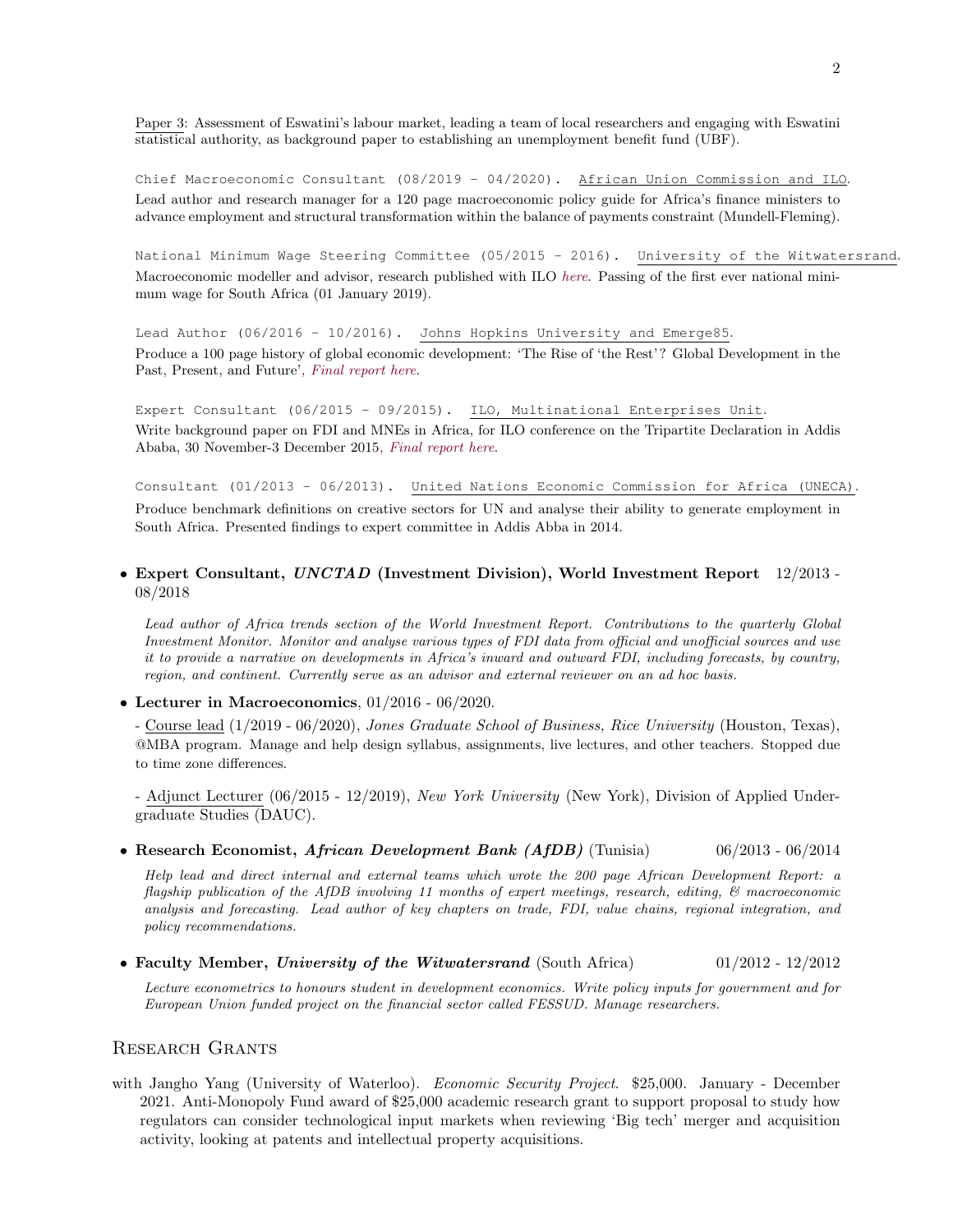#### Journal Articles

- with Jangho Yang, 'Corporate Secular Stagnation: Empirical Evidence on the Advanced Economy Investment Slowdown', Journal of Financial Economics [Out for Review].
- [with Jangho Yang, 'Slowing Investment Rates in Developing Economies: Evidence from a Bayesian hierar](https://www.sciencedirect.com/science/article/abs/pii/S1057521921001769)chical model', [International Review of Financial Analysis](https://www.sciencedirect.com/science/article/abs/pii/S1057521921001769), Volume 77, October 2021.
- [with Gilad Isaacs and Josh Rosenberg, 'The Effect of Shocks to GDP on Employment in SADC Member](https://doi.org/10.1111/1467-8268.12524) [States during the COVID-19 Pandemic using a Bayesian Hierarchical Model',](https://doi.org/10.1111/1467-8268.12524) African Development Review[, 05 May 2021.](https://doi.org/10.1111/1467-8268.12524)
- [with Josh Rosenberg and Gilad Isaacs, 'How has Covid-19 Impacted Labour Markets in SADC Member](https://doi.org/10.1111/1467-8268.12528) [States? Evidence from combining novel high-frequency data and other sources',](https://doi.org/10.1111/1467-8268.12528) African Development Review[, 05 May 2021.](https://doi.org/10.1111/1467-8268.12528)
- [Strauss, I. 'Understanding South Africa's Current Account Deficit: The role of foreign direct investment](http://unctad.org/en/PublicationsLibrary/diaeia2016d1_en.pdf ) income', Transnational Corporations [\(UNCTAD\), Volume 23, Number 2, 2017.](http://unctad.org/en/PublicationsLibrary/diaeia2016d1_en.pdf )
- [Strauss, Ilan and Charaf-Eddine, Naym. 'Ten Commandments of Applied Regional Integration Analysis:](http://onlinelibrary.wiley.com/doi/10.1111/1467-8268.12089/abstract) The African Case', African Development Review[, Special Edition, Volume 26, Issue S1, pages 7–20,](http://onlinelibrary.wiley.com/doi/10.1111/1467-8268.12089/abstract) [November 2014.](http://onlinelibrary.wiley.com/doi/10.1111/1467-8268.12089/abstract)
- [Strauss, I. 'Manufacturing and the National Development Plan: Which way forward?',](http://www.tandfonline.com/doi/abs/10.1080/02533952.2013.777546?journalCode=rsdy20) Social Dynamics: A [Journal of African studies](http://www.tandfonline.com/doi/abs/10.1080/02533952.2013.777546?journalCode=rsdy20), 2013, 39:1, 119–129.

#### Book Chapters

- Strauss, I., Mueller, B., and Isaacs, G. 'A Transformative Macroeconomic Policy Framework for Employment Generation in Africa', in ILO. Global Employment Policy Review. October 2022 forthcoming. International Labour Office.
- [Strauss, I. '2019 Trends in FDI Flows and Policy',](https://131e9909-08a6-4615-a320-8807c4b06804.filesusr.com/ugd/d7c748_8e51a74dd55440ac8652f0809498788f.pdf) in Lisa Sachs and Lise Johnson (eds). *Yearbook on Inter*national Investment Law and Policy 2019. Oxford University Press. March 2021.
- [Strauss, I. 'Explaining Global Trends in FDI in 2015 and Beyond',](http://ccsi.columbia.edu/files/2014/03/YB-2015-16-Front-matter.pdf) in Lisa Sachs and Lise Johnson (eds). Yearbook on International Investment Law and Policy 2015-2016. Oxford University Press. November 2017.
- [Strauss, I. 'Teacher Absentee Rates: Setting the Record Straight', in Joshua Maserow\(ed\).](https://equaleducation.org.za/wp-content/uploads/2016/08/EE-in-the-classroom_EBook.pdf) Taking Equal [Education into the Classroom](https://equaleducation.org.za/wp-content/uploads/2016/08/EE-in-the-classroom_EBook.pdf). Equal Education. 2016.

#### Peer-Reviewed Working Papers and Policy Briefs

- Strauss, I., et al. 'Towards A Transformative Macroeconomic Policy Framework for Employment Generation in Africa', ILO Background Paper, October 2021. International Labour Office and AUC.
- [Strauss, I., et al. 'The impacts from a COVID-19 shock to South Africa's economy and labour market',](http://ilo.org/emppolicy/pubs/WCMS_754443/lang--en/index.htm?shared_from=shr-tls) ILO Rapid Country Assessment: South Africa[, August 2020. International Labour Office.](http://ilo.org/emppolicy/pubs/WCMS_754443/lang--en/index.htm?shared_from=shr-tls)
- ['Corporate Secular Stagnation: Empirical Evidence on the Advanced Economy Investment Slowdown', with](https://www.inet.ox.ac.uk/files/Paper_1___Advanced_Economy_Investment_Rates.pdf) Jangho Yang, [INET Oxford Working Paper No. 2019-16](https://www.inet.ox.ac.uk/files/Paper_1___Advanced_Economy_Investment_Rates.pdf), 22 July 2020.
- [Strauss, I., Isaacs, G., and Capaldo, J. 'The Impact of Minimum Wage Increases on the South African](http://www.ilo.org/global/research/publications/papers/WCMS_593076/lang--en/index.htm) [Economy in the Global Policy Model',](http://www.ilo.org/global/research/publications/papers/WCMS_593076/lang--en/index.htm) *ILO Research Paper No. 20*, October 2017. International Labour